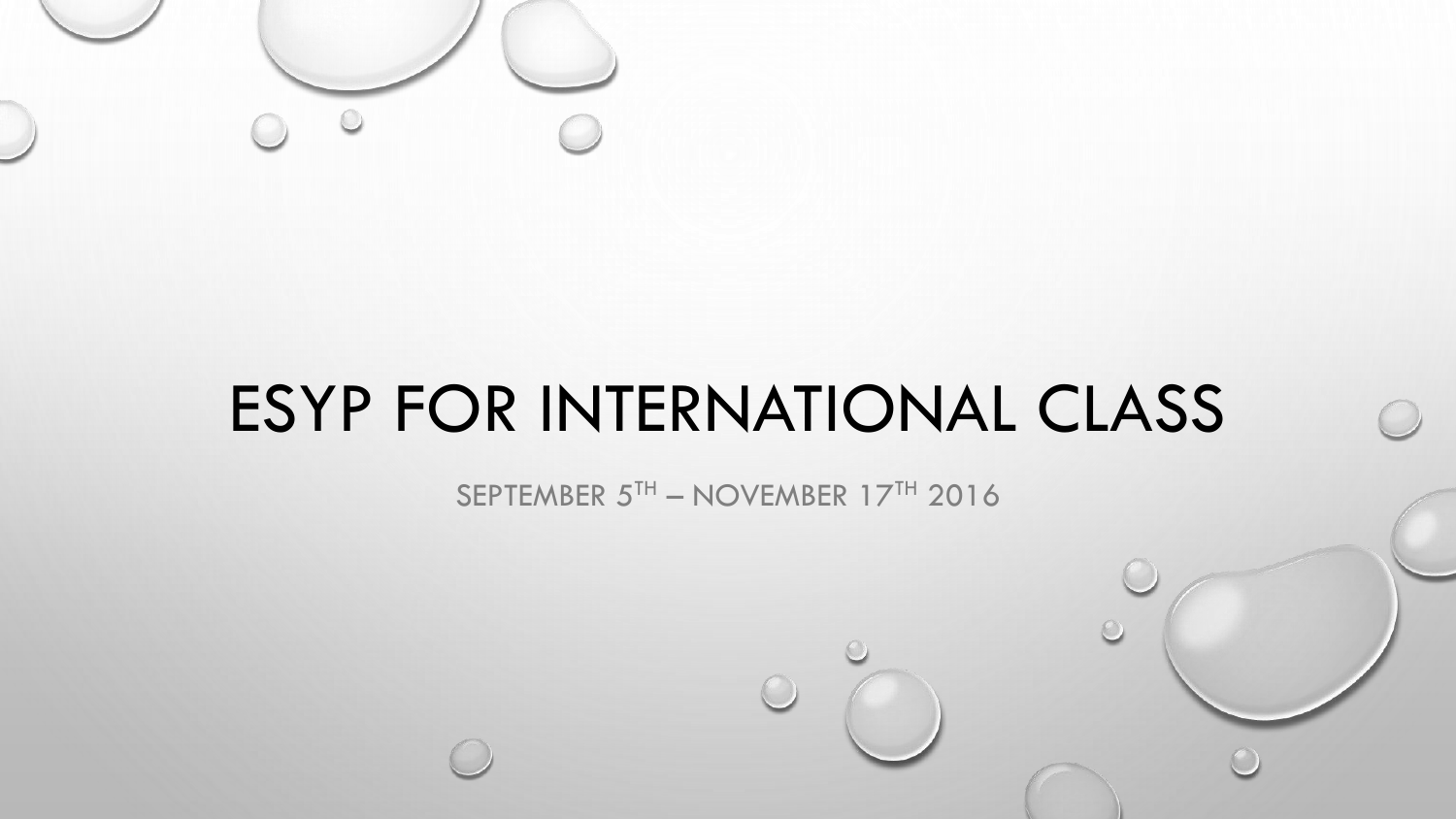## ESYP FACILITIES FOR INT. CLASS



 $\circ$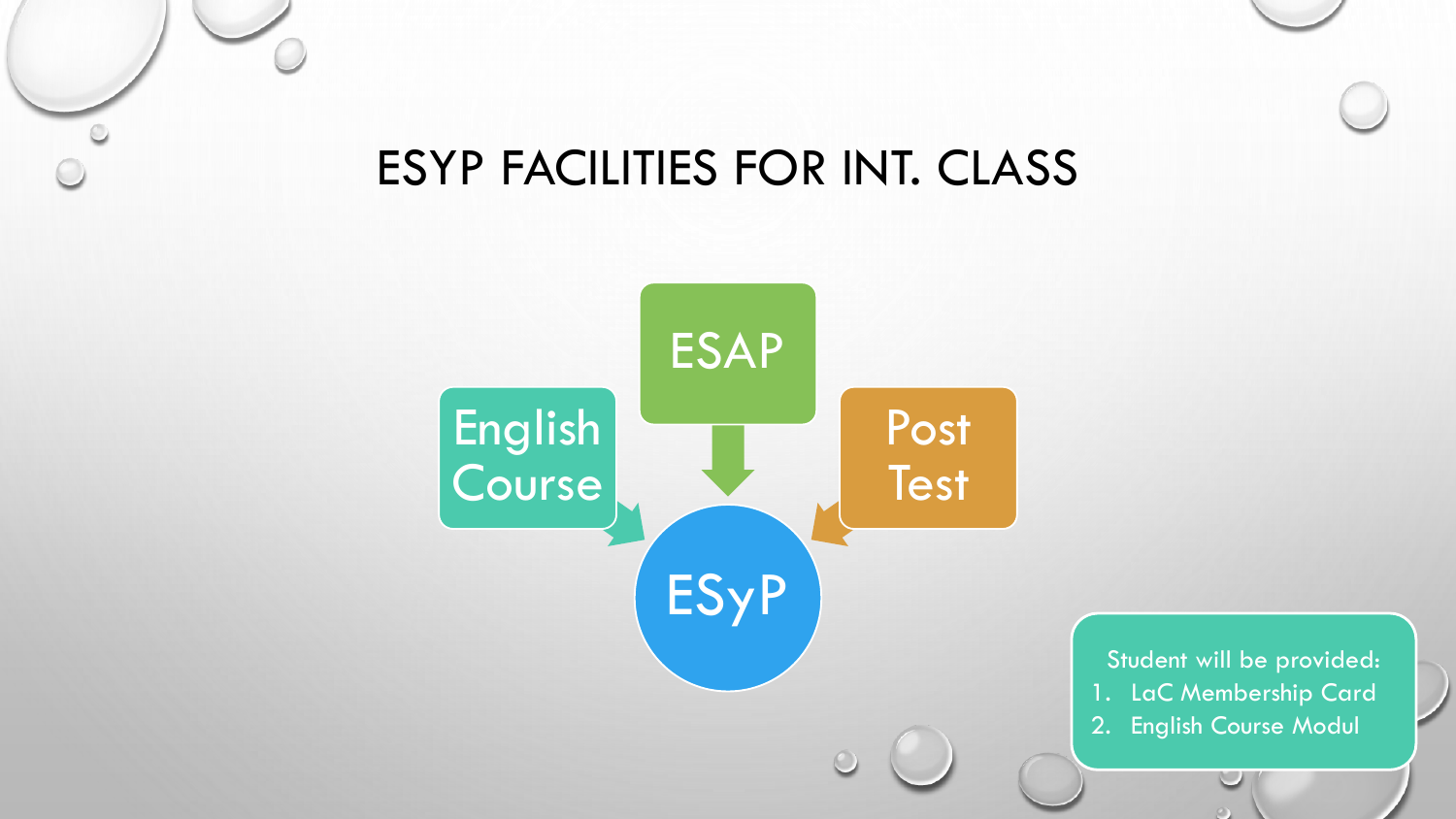# ENGLISH COURSE

#### IELTS Preparation

- Covering 4 skills (listening, reading, writing, speaking)
- 10 meetings  $(\pm 120)$ minutes/meeting)
- For students having ESyP Level 4 (EPrT Score ≥500)
- At GKU building,  $8<sup>th</sup>$  Floor, Room KU3.08.14

#### EPrT Preparation

- Covering 3 materials (listening, grammar, reading)
- 10 meetings (±120 minutes/meeting)
- For students having ESyP Level 3 (EPrT Score ≥450 - 499)
- At GKU building,  $8<sup>th</sup>$  Floor, Room KU3.08.15

#### English Speaking for Beginner

- Covering 1 skill (speaking)
- 10 meetings  $(\pm 120)$ minutes/meeting)
- For students having ESyP Level 2&1 (EPrT Score <450)
- At GKU building, 8<sup>th</sup> Floor, Room KU3.08.16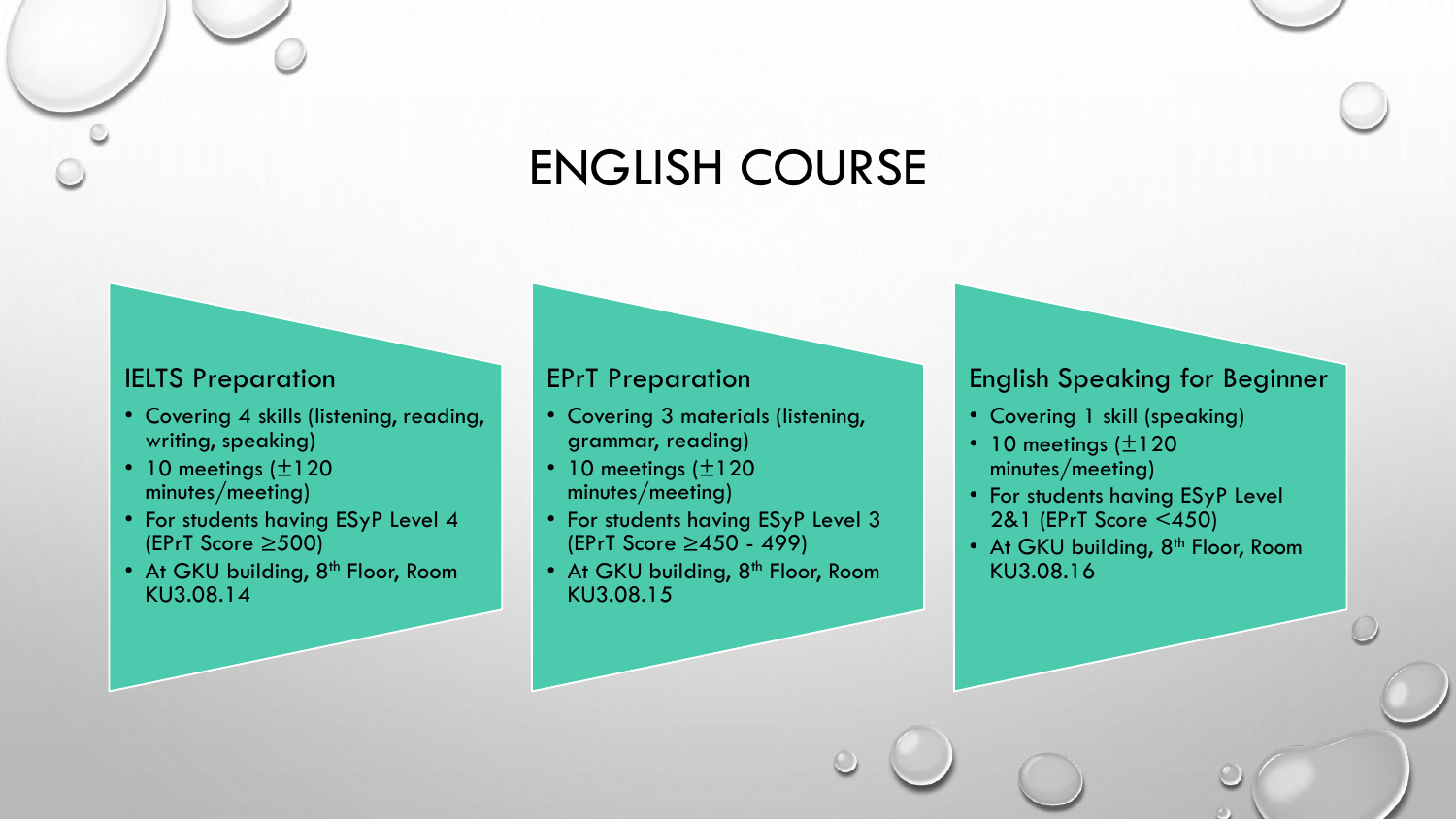## SCHEDULE OF ENGLISH COURSE

| 1 <sup>st</sup> Batch                                |                              |                                                     | 2 <sup>nd</sup> Batch        |                         |                         |
|------------------------------------------------------|------------------------------|-----------------------------------------------------|------------------------------|-------------------------|-------------------------|
| September 5 <sup>th</sup> - October 10 <sup>th</sup> |                              |                                                     | October 17th - November 17th |                         |                         |
| Day                                                  | Time                         |                                                     |                              | Time                    |                         |
|                                                      |                              | 08.00 a.m. - 10.00 a.m. 02.00 p.m. - 04.00 p.m.     | Day                          | 08.00 a.m. - 10.00 a.m. | 02.00 p.m. - 04.00 p.m. |
| Monday &<br>Wednesday<br>Tuesday &<br>Thursday       | $MB-40-INT-2$<br>$IF-40-INT$ | <b>MB-40-INT-3</b>                                  |                              | $MB-40-INT-1$           | <b>AB-40-INT</b>        |
|                                                      |                              | MB-39-INT-1<br><b>TI-40-INT</b><br><b>TI-39-INT</b> | Monday &<br>Thursday         | <b>SI-40-INT</b>        | <b>AB-39-INT</b>        |
|                                                      |                              |                                                     |                              | <b>SI-39-INT</b>        |                         |
|                                                      |                              |                                                     | Tuesday &<br>Wednesday       | <b>MB-39-INT-3</b>      | MB-39-2                 |
|                                                      |                              |                                                     |                              |                         | <b>TT-40-INT</b>        |
|                                                      |                              |                                                     | Wednesday &<br>Thursday      |                         | <b>TT-39-INT</b>        |
|                                                      |                              |                                                     |                              |                         | <b>IF-39-INT</b>        |

 $\circ$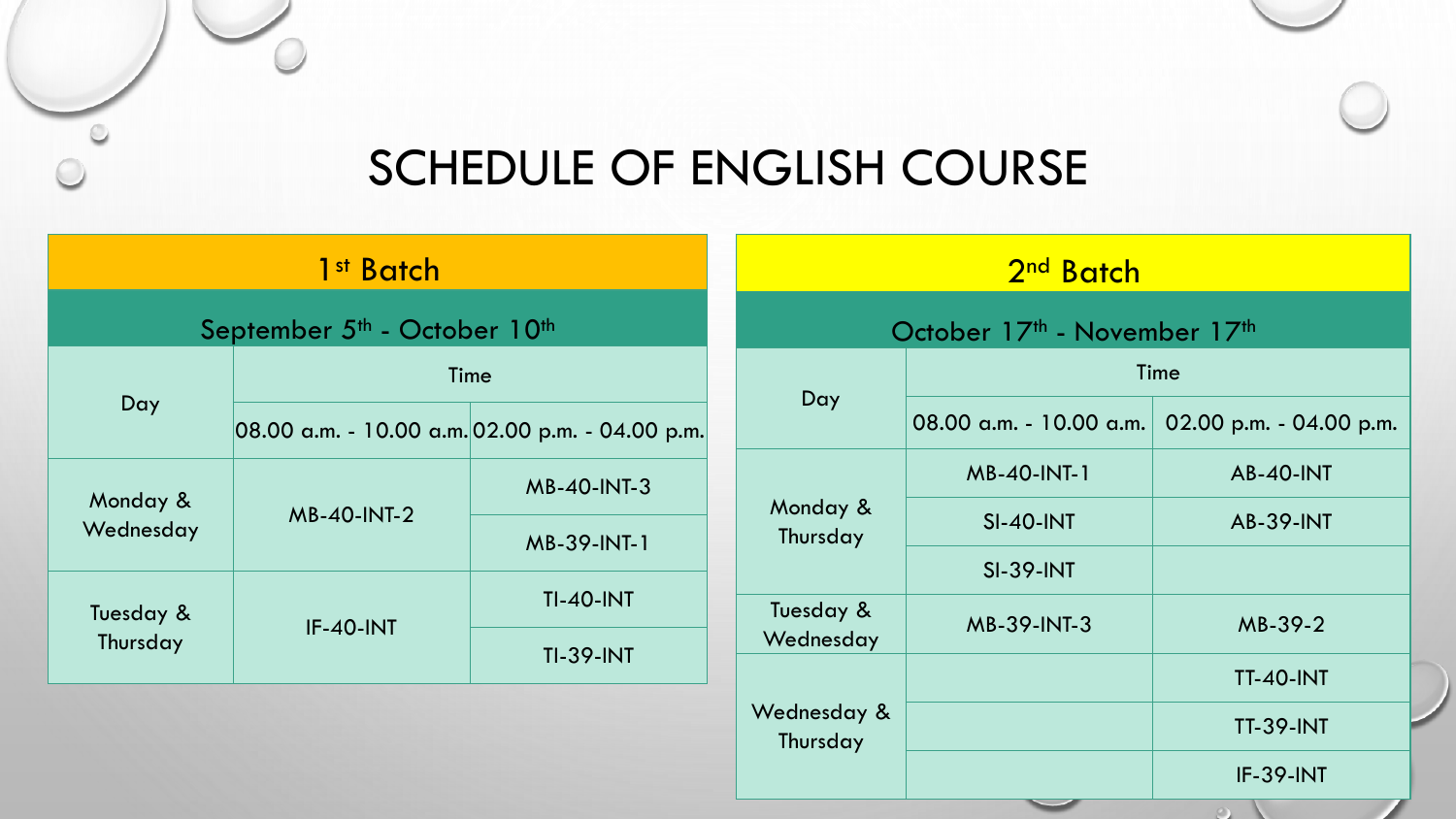### ESAP



ESAP Schedule:

Monday – Thursday Shift 1: 08.00 a.m. – 10.00 a.m. Shift 2: 11.00 a.m. – 01.00 p.m. Shift 3: 02.00 p.m. – 04.00 p.m.

Friday Shift 1: 09.00 a.m. – 11.00 a.m. Shift 2: 01.00 p.m. – 03.00 p.m. Shift 3: 03.30 p.m. – 05.30 p.m.

 $\bigcirc$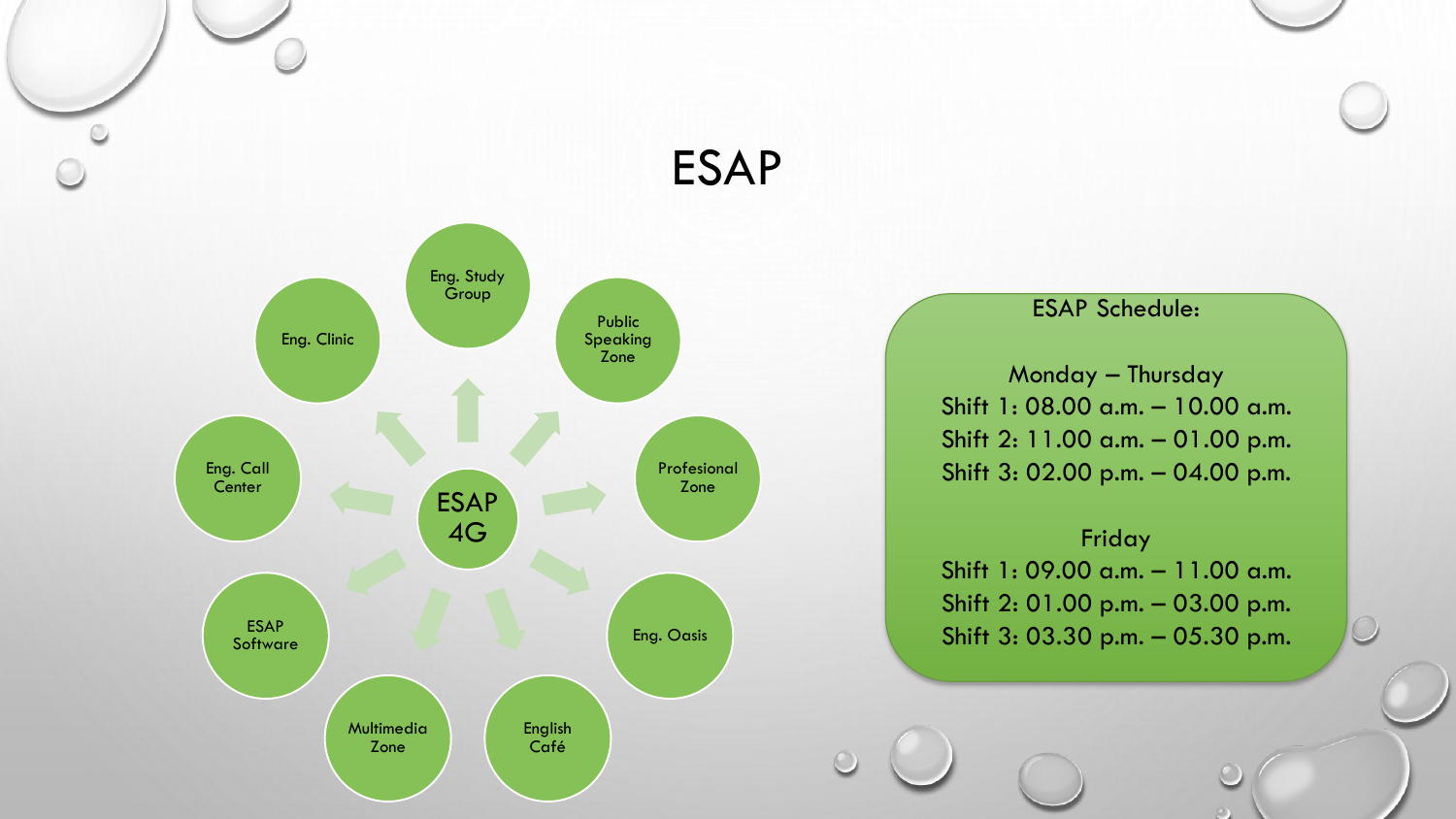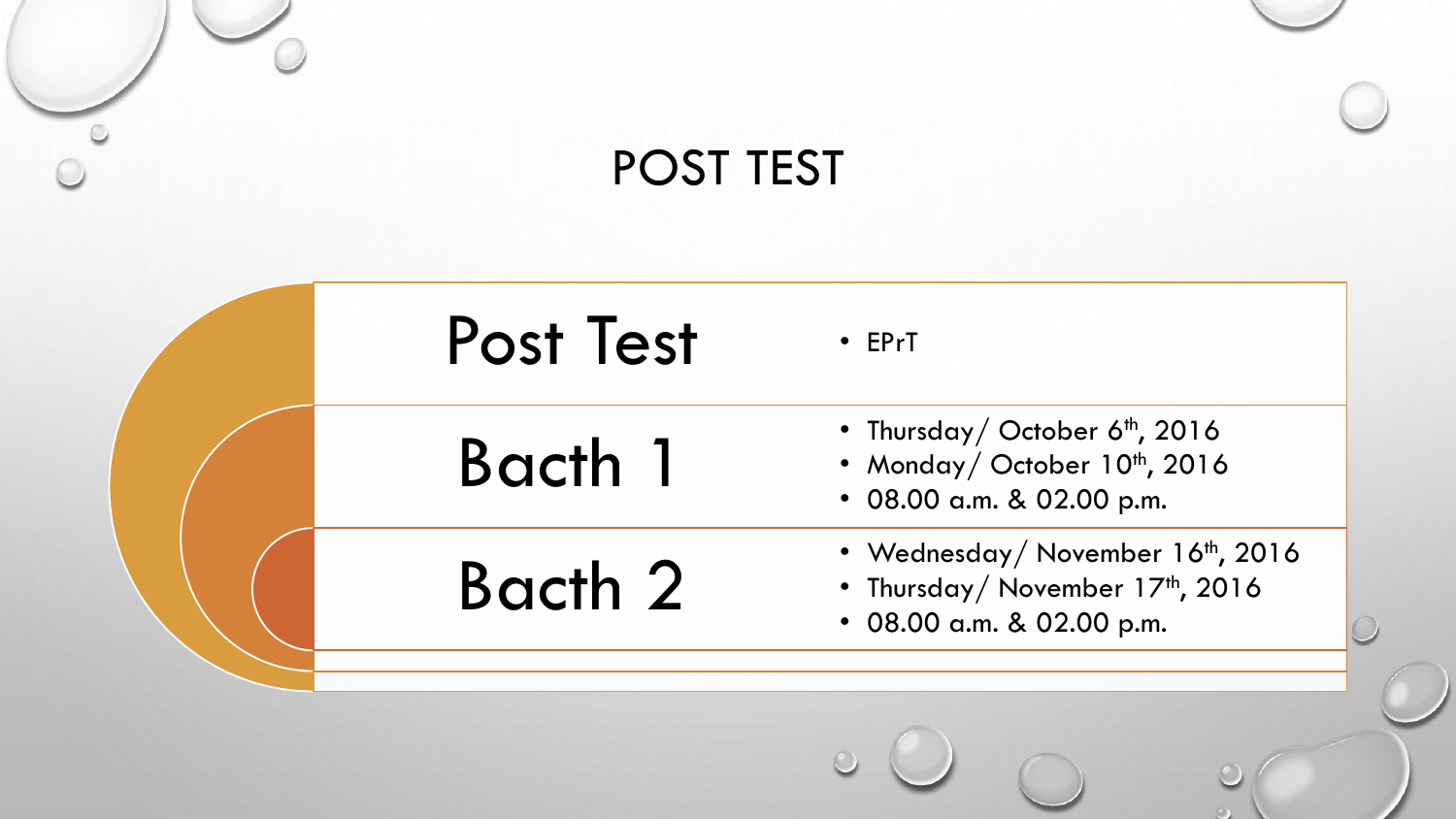# **HOW TO KNOW YOUR SCHEDULE**

- PLEASE VISIT "**icao.telkomuniversity.ac.id".**
- SELECT **News.**
- CHOOSE "**Schedule of English Treatment - Odd Semester Period, Academic Year 2016/2017".**
- DOWNLOAD **your schedule based on your class.**
- OR ACCESS THIS LINK, **http://icao.telkomuniversity.ac.id/schedule-of-english-treatment-oddsemester-period-academic-year-20162017/**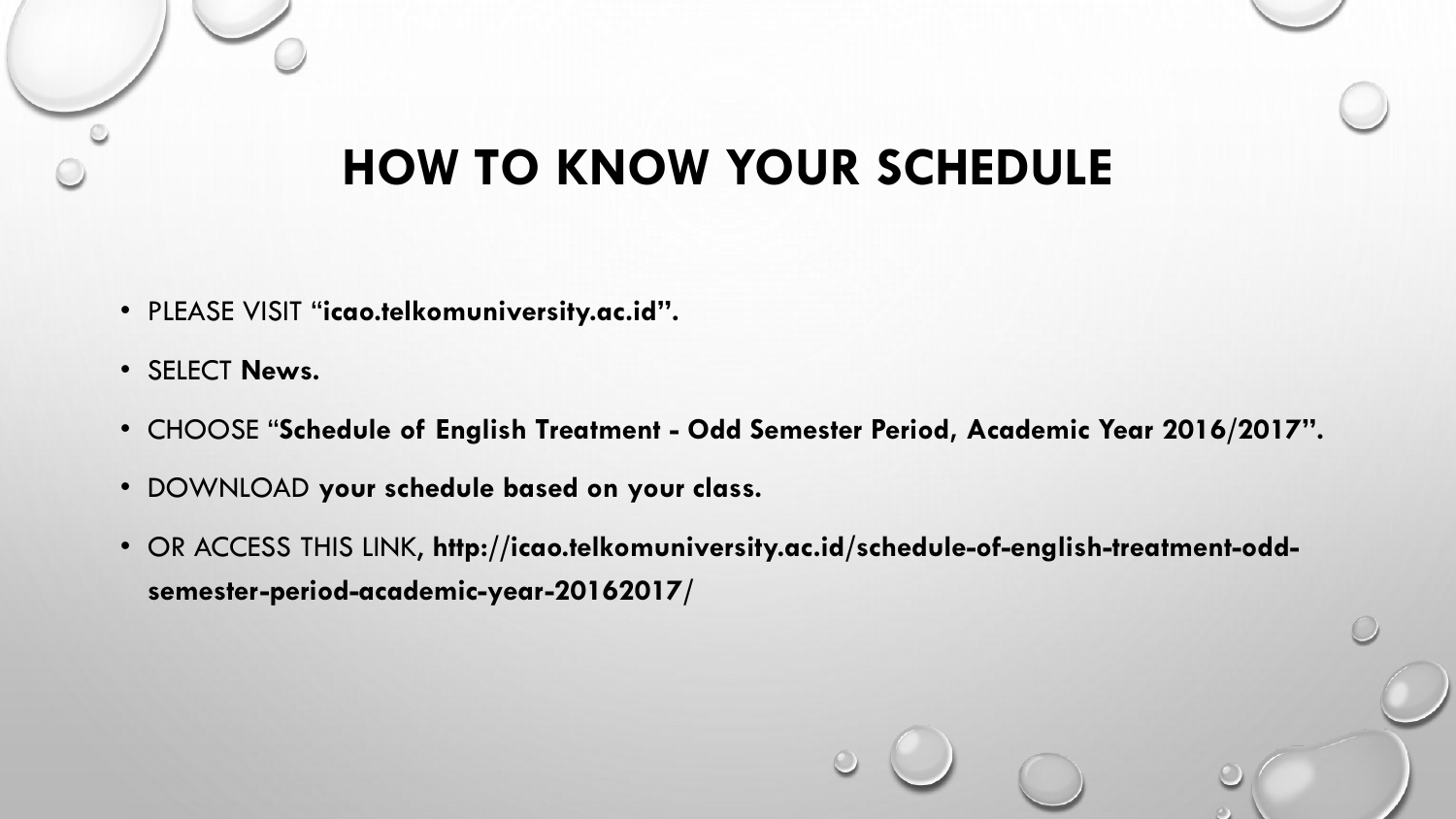

- Come to Language Center and show up your Students Id Card to register for ESAP membership\*.
- Take and save your LaC Membership Card.
- Use your LaC Membership Card to join ESAP (to practice and perfect your English).

NOTES:

\* FREE for International Class Students

\* LaC Office: Graha Cacuk Sudarijanto Building, Bulding A, Floor 1, Room A112